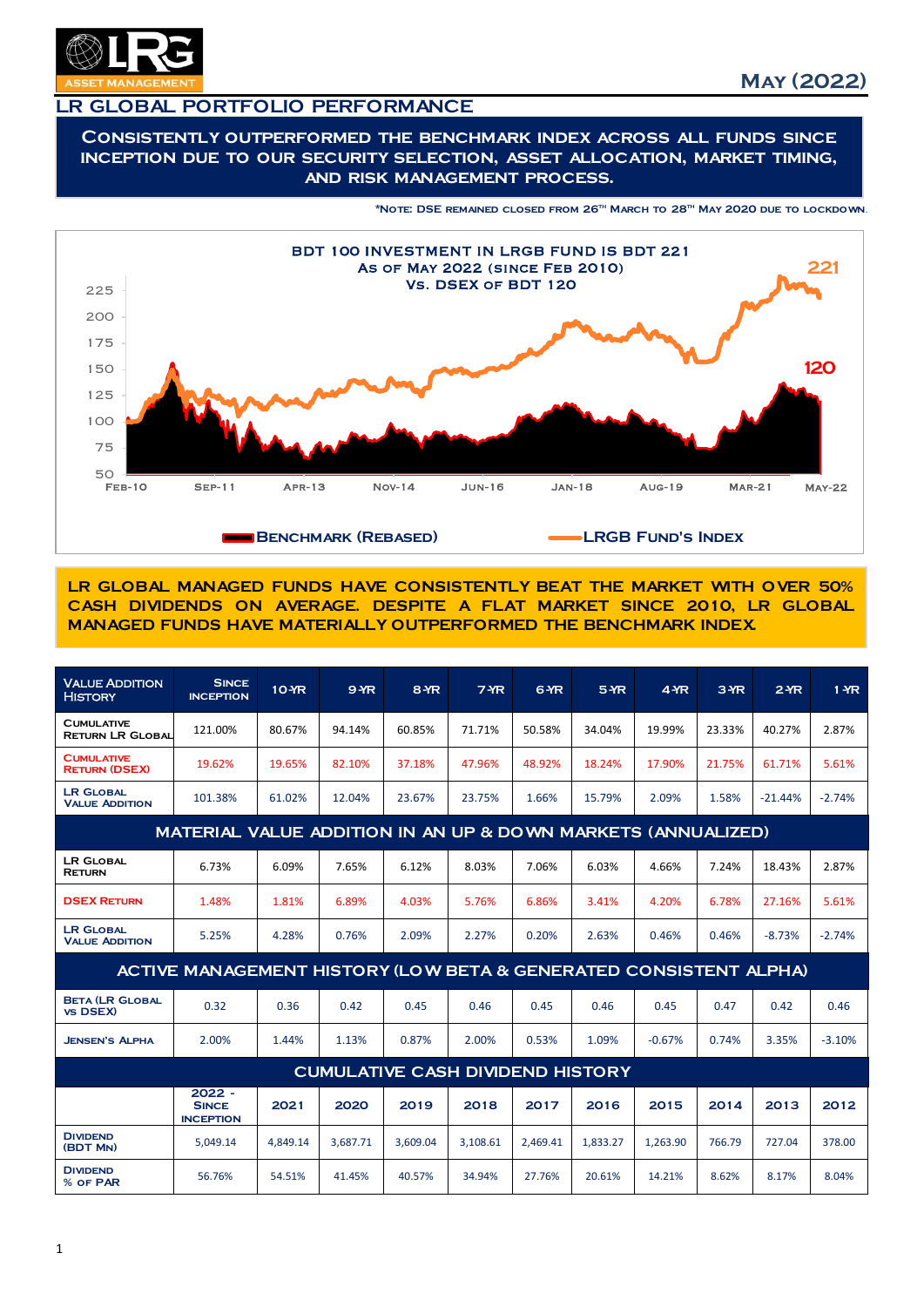

## LR GLOBAL INDIVIDUAL PORTFOLIO DIVIDEND HISTORY

### CONSISTENT PERFORMANCE ACROSS ALL FUNDS INCLUDING CASH DIVIDEND HISTORY DESPITE BEAR MARKETS OVER LAST 10 YEARS RETURNED OVER 50% CASH OF INITIAL INVESTMENT TO UNIT HOLDERS.

| <b>DIVIDEND HISTORY</b>        | <b>DBHISTMF</b> | <b>GREENDELMF</b> | <b>AIBL1STIMF</b> | <b>MBLISTMF</b> | <b>LRGLOBMF1</b> | <b>NCCBLMF1</b> |
|--------------------------------|-----------------|-------------------|-------------------|-----------------|------------------|-----------------|
| <b>FUND INCEPTION DATE</b>     | 4-Feb-10        | 23-Sep-10         | $6$ -Jan-11       | $3$ -Feb-11     | 15-Sep-11        | 24-May-12       |
| INITIAL FUND SIZE (BDT MN)     | 1.200           | 1.500             | 1.000             | 1.000           | 3.111            | 1,085           |
| TL CASH DIVIDEND (BDT MN)      | 811.20          | 652.50            | 637.50            | 585.00          | 1.720.06         | 642.88          |
| <b>% TOTAL DIVIDEND TO PAR</b> | 68%             | 44%               | 64%               | 59%             | 55%              | 59%             |

#### ALL INDIVIDUAL FUNDS MATERIALLY OUTPERFOMED THE BENCHMARK (DSEX) AND RETURNED OVER 50% CASH DIVIDEND ON AVERAGE.

| <b>CUMULATIVE DIVIDEND</b><br><b>YIELD</b> | <b>DBH1STMF</b> | <b>GREENDELMF</b> | <b>AIBL ISTIMF</b> | <b>MBL1STMF</b> | LRGLOBMF1 | <b>NCCBLMF1</b> |
|--------------------------------------------|-----------------|-------------------|--------------------|-----------------|-----------|-----------------|
| 5 YEAR                                     | 41.61%          | 43.06%            | 47.84%             | 48.44%          | 44.66%    | 46.40%          |
| 4 YEAR                                     | 36.90%          | 38.37%            | 37.95%             | 39.68%          | 34.91%    | 34.46%          |
| 3 YEAR                                     | 26.03%          | 26.59%            | 27.49%             | 28.96%          | 27.40%    | 26.07%          |
| 2 YEAR                                     | 15.99%          | 15.97%            | 26.10%             | 27.60%          | 21.17%    | 24.50%          |
| 1 YEAR                                     | 15.07%          | 15.21%            | 11.26%             | 12.24%          | 19.74%    | 14.49%          |

| <b>CUMULATIVE DIV. YIELD</b><br>(ANNUALIZED) | <b>DBH1STMF</b> | <b>GREENDELMF</b> | <b>AIBL ISTIMF</b> | <b>MBL1STMF</b> | LRGLOBMF1 | <b>NCCBLMF1</b> |
|----------------------------------------------|-----------------|-------------------|--------------------|-----------------|-----------|-----------------|
| 5 YEAR                                       | 8.32%           | 8.61%             | 9.57%              | 9.69%           | 8.93%     | 9.28%           |
| 4 YEAR                                       | 9.22%           | 9.59%             | 9.49%              | 9.92%           | 8.73%     | 8.61%           |
| 3 YEAR                                       | 8.68%           | 8.86%             | 9.16%              | 9.65%           | 9.13%     | 8.69%           |
| 2 YEAR                                       | 7.99%           | 7.98%             | 13.05%             | 13.80%          | 10.59%    | 12.25%          |
| 1 YEAR                                       | 15.07%          | 15.21%            | 11.26%             | 12.24%          | 19.74%    | 14.49%          |

Note: The dividend data used for AIBL1STMF and MBL1STMF is for 2022 while the rest are for 2021.

| <b>MONTHLY MARKET PERFORMANCE</b> |          |          |          |  |  |  |
|-----------------------------------|----------|----------|----------|--|--|--|
|                                   | May'22   | Apr'22   | Change   |  |  |  |
| <b>DSEX</b>                       | 6,392.86 | 6,655.67 | $-3.95%$ |  |  |  |
| <b>DBH1STMF</b>                   | 11.01    | 11.25    | $-2.13%$ |  |  |  |
| <b>GREENDELMF</b>                 | 10.79    | 11.02    | $-2.09%$ |  |  |  |
| <b>AIBL1STIMF</b>                 | 11.08    | 11.22    | $-1.25%$ |  |  |  |
| <b>MBL1STMF</b>                   | 11.60    | 11.84    | $-2.03%$ |  |  |  |
| <b>LRGLOBMF1</b>                  | 11.07    | 11.30    | $-2.04%$ |  |  |  |
| <b>NCCBLMF1</b>                   | 11.30    | 11.55    | $-2.16%$ |  |  |  |